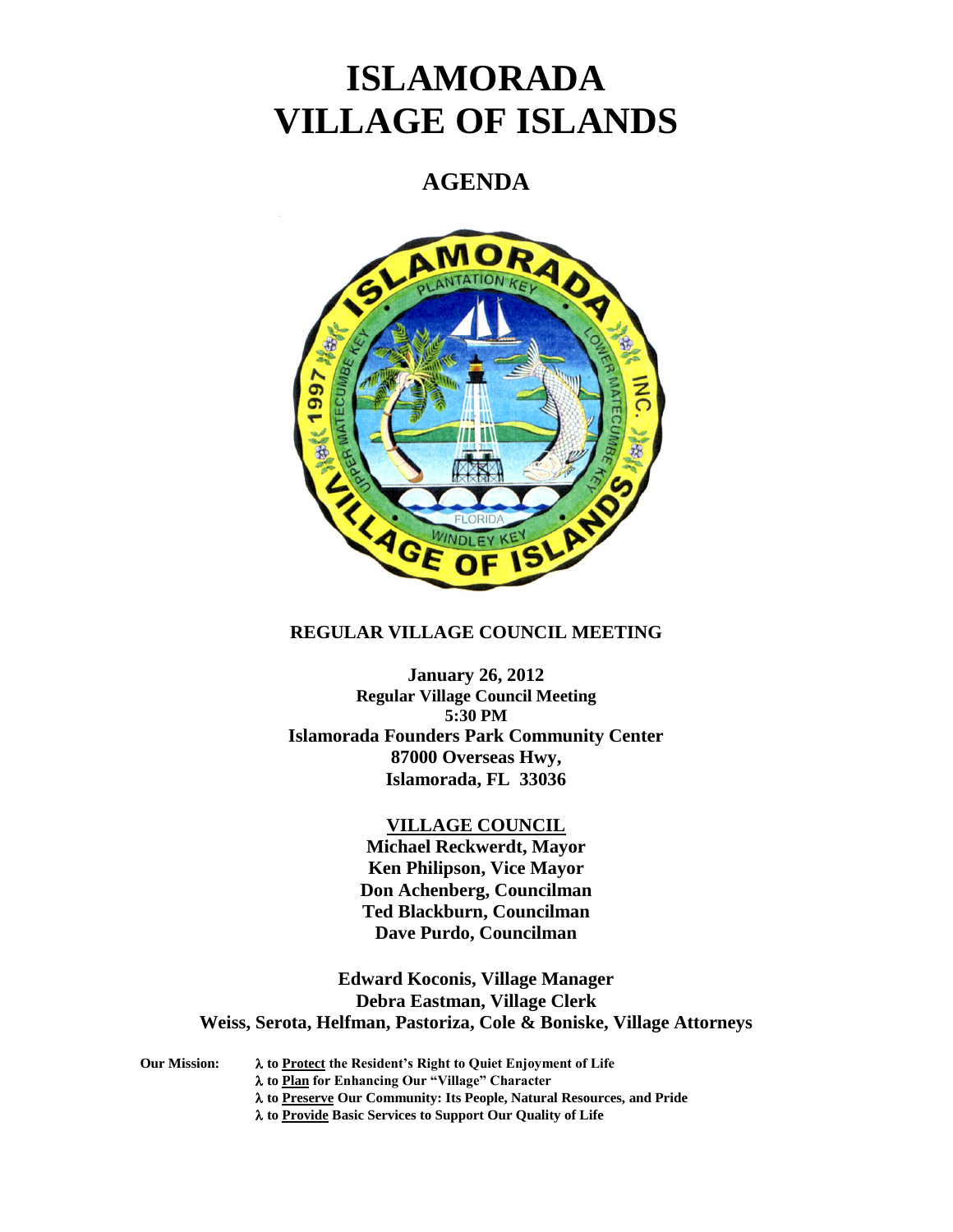

# **ISLAMORADA, VILLAGE OF ISLANDS REGULAR VILLAGE COUNCIL MEETING**

# **Founders Park Community Center 87000 Overseas Hwy Islamorada, FL 33036 January 26, 2012 5:30 PM**

- **I. CALL TO ORDER\ROLL CALL**
- **II. PLEDGE OF ALLEGIANCE**
- **III. PRESENTATIONS**
- **IV. PUBLIC COMMENT**
- **V. AGENDA: Request for Deletion / Emergency Additions**

# **VI. CITIZENS' ADVISORY COMMITTEE UPDATES**

- **A.** Historic Preservation Commission No Report
- **B.** Land Acquisition Advisory Committee No Report
- **C.** Landscape Advisory Committee No Report
- **D.** Local Planning Agency No Report
- **E.** Near Shore Water Support Citizens' Advisory Committee Chairperson Bob Mitchell
- **F.** Parks and Recreation Citizen's Advisory Committee No Report
- **G.** Water Quality Improvement Citizens' Advisory Committee No Report
- **H.** Workforce / Affordable Housing Citizens' Advisory Committee Vice Chair Barry Wray
- **I.** Citizens' Financial Advisory Committee No Report

# **VII. WASTEWATER MATTERS**

**A.** Wastewater Update

# **VIII. QUASI-JUDICIAL**

# **IX. CONSENT AGENDA**

(All items on the Consent Agenda are considered routine by the Village Council and will be approved by one motion. There will be no separate discussion of these items unless a Councilmember so requests, in which event, the item will be moved to the Main Agenda.)

**A.** Minutes: **TAB 1**

January 12, 2012 Executive Session January 12, 2012 Regular Village Council Meeting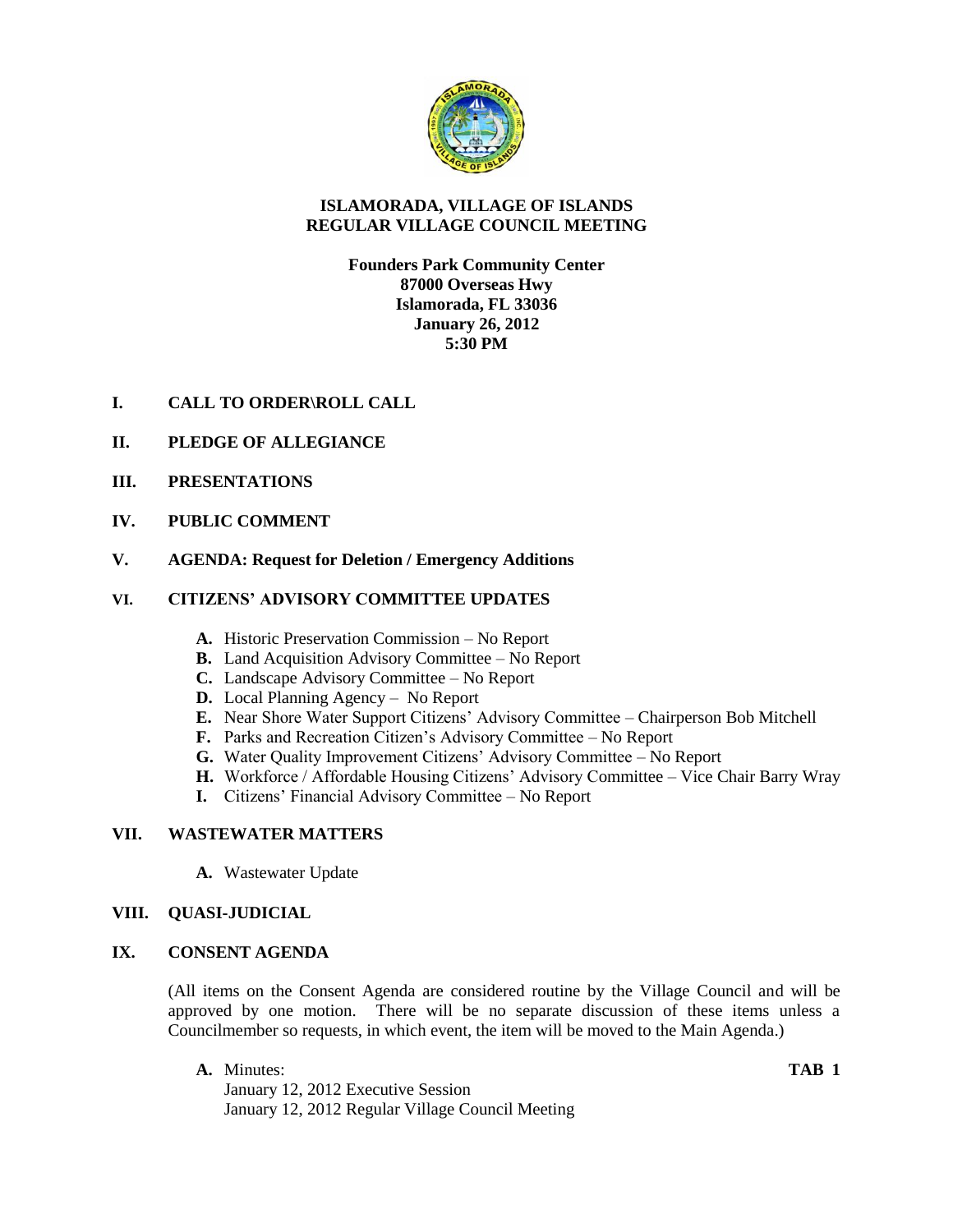### **X. ORDINANCES**

#### **XI. RESOLUTIONS**

**A.** Resolution to Reappropriate FY 2010-2011 Lapsed Encumbrances and Amend **TAB 2** the FY 2011-2012 Budget

**A RESOLUTION OF THE VILLAGE COUNCIL OF ISLAMORADA, VILLAGE OF ISLANDS, FLORIDA, APPROVING REAPPROPRIATION OF OUTSTANDING FY 2010-2011 ENCUMBRANCES; AMENDING RESOLUTION NO. 11-09-71; AMENDING THE VILLAGE'S BUDGET FOR FISCAL YEAR 2011- 2012; AND PROVIDING FOR AN EFFECTIVE DATE**

#### **XII. MOTIONS**

#### **XIII. UNFINISHED BUSINESS**

#### **XIV. MAYOR / COUNCIL COMMUNICATIONS**

- **A.** Discussion Regarding Affordable Housing / Inclusionary Fees (Vice Mayor Philipson)
- **B.** Discussion Regarding Golf Carts on Upper Matecumbe Key Old Road and Adjacent Neighborhoods (Vice Mayor Philipson)
- **C.** Discussion Regarding Proposed Resolution Addressing Fire and Police Pension **TAB 3** (Vice Mayor Philipson)

**A RESOLUTION OF THE VILLAGE COUNCIL OF ISLAMORADA, VILLAGE OF ISLANDS, FLORIDA, SUPPORTING POLICE OFFICER AND FIREFIGHTER DISABILITY PRESUMPTION REFORMS TO MAKE PENSION PLAN AND WORKERS' COMPENSATION BENEFITS SUSTAINABLE FOR CURRENT AND FUTURE POLICE OFFICERS AND FIREFIGHTERS; REQUESTING THE FLORIDA LEGISLATURE AMEND CURRENT STATUTORY DISABILITY PRESUMPTIONS; URGING APPROVAL BY THE LEGISLATURE AND THE GOVERNOR; PROVIDING FOR TRANSMITTAL; AND PROVIDING FOR AN EFFECTIVE DATE**

**D.** Discussion Regarding Contract Negotiation Policy (Mayor Reckwerdt)

#### **XV. VILLAGE ATTORNEY / VILLAGE MANAGER COMMUNICATIONS**

**A.** FY 2011-2012 First Quarter Budget to Actual Review **TAB 4**

#### **XVI. ADJOURNMENT**